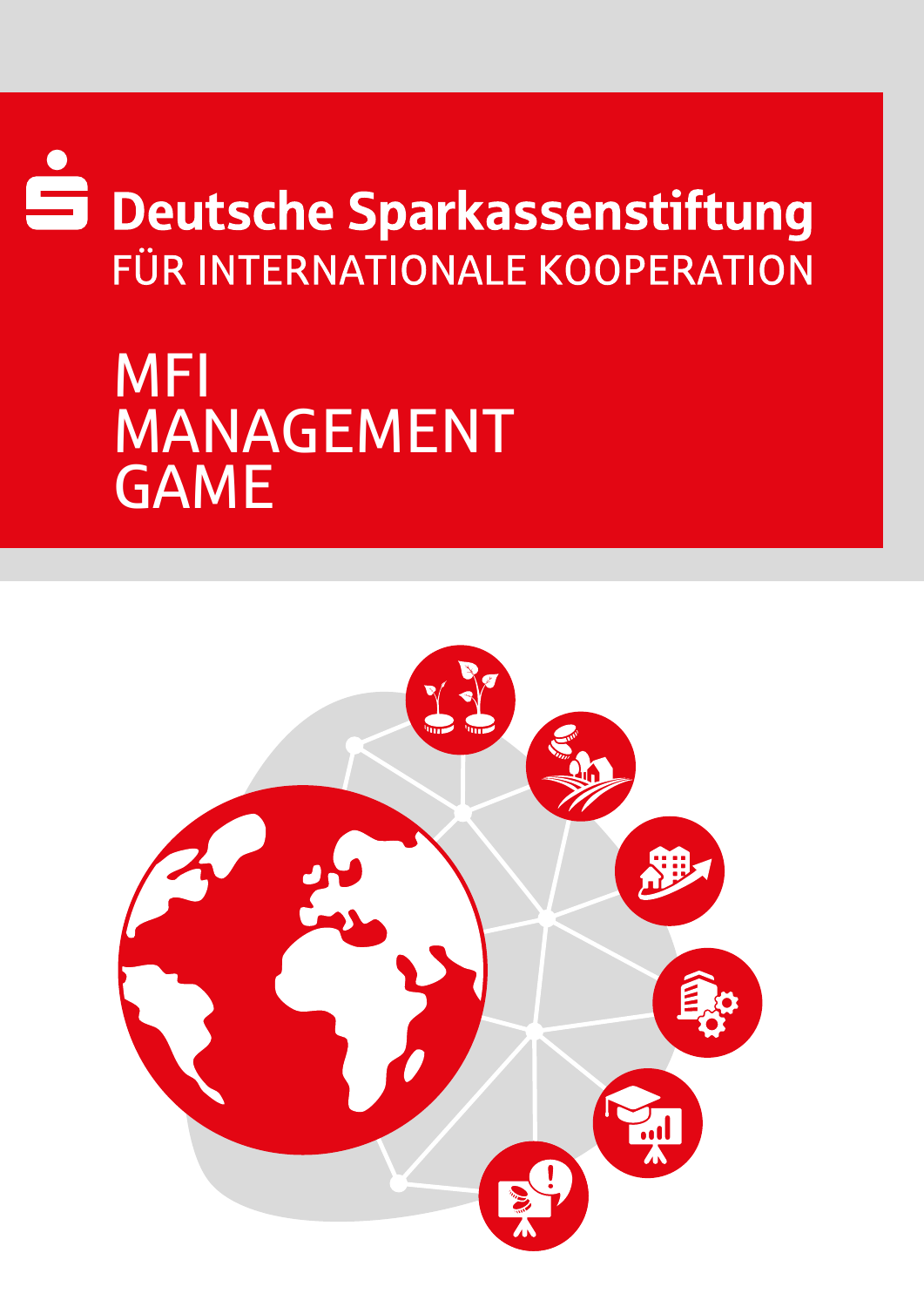#### SPARKASSEN AND DEVELOPMENT COOPERATION A success model "Made in Germany" blazes a trail around the world

Sparkassen (Savings Banks) were first introduced in Germany some 200 years ago as microfinance institutions for low-income earners. Since then, they have evolved into one of the largest financial groups in the world, successfully combining a high level of professionalism with a strong social mandate.

As the Deutsche Sparkassenstiftung für internationale Kooperation (German Sparkassenstiftung for International Cooperation, DSIK), it is our mission to pass on this experience to our partners in developing and emerging countries.

Whether in Latin America and the Caucasus, in Central Asia, Africa or in Southeast Asia – since its foundation in 1992, DSIK has been promoting financial institutions that enduringly foster economic and social development by enabling sustainable access to financial products and services at local, regional or national level.

DSIK's partner institutions essentially target micro, small and medium-sized enterprises (MSME), low and middle income earners and also socially marginalized groups in a bid to generate jobs or provide financial services to the broad population.

German Sparkassenstiftung conducts projects in all areas of banking

#### **Essentially, it focuses on the following six thematic priority areas, designed to foster financial inclusion:**

- **(動)** Capacity Development
- **(B)** Financial Literacy
- **(ab)** MSME Finance
- $\left(\widehat{\mathbf{B}}\right)$  Institution Building
- Rural Finance
- Green Finance



regions in which German Sparkassenstiftung has been active since its foundation.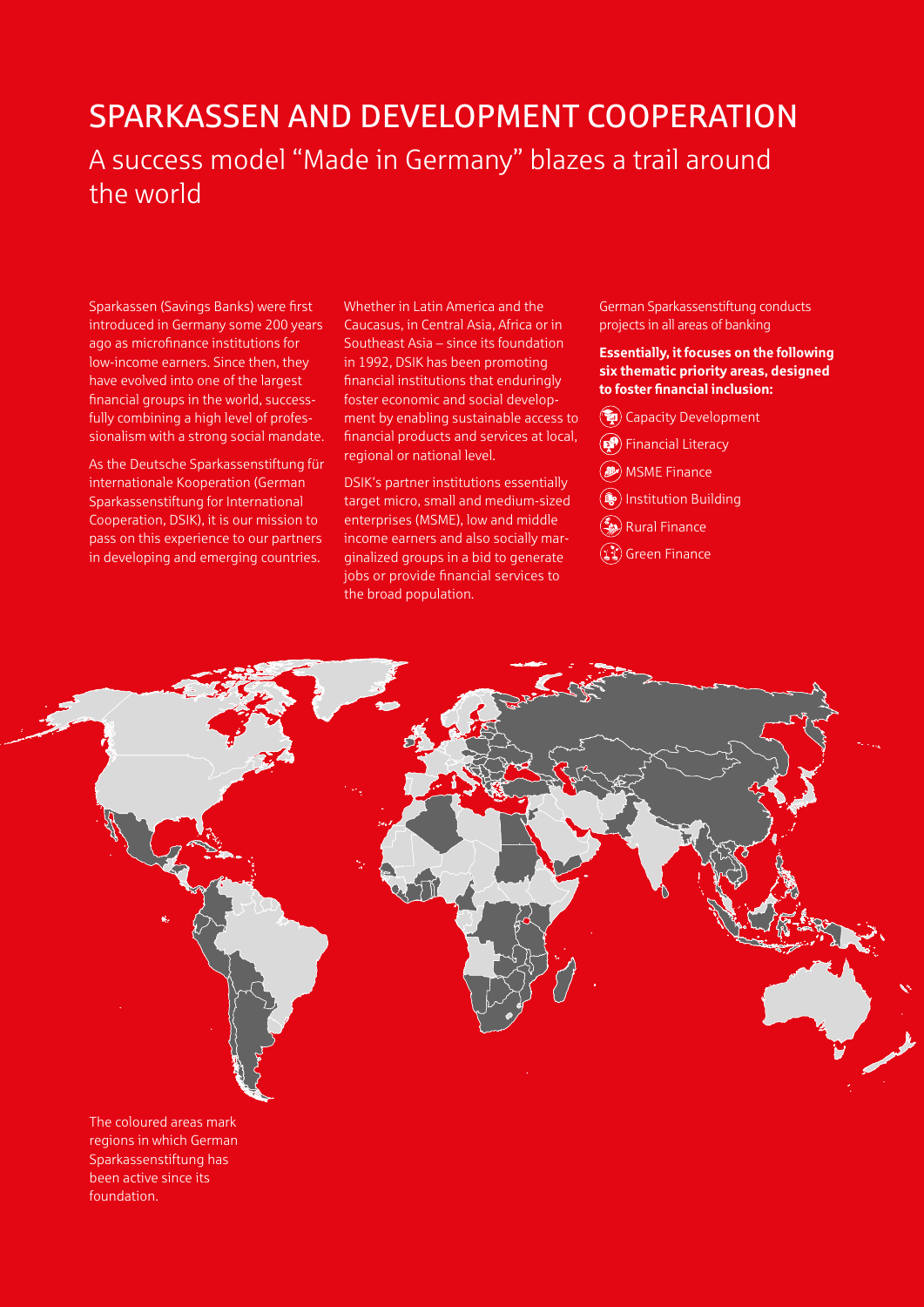#### BUSINESS GAMES

A core module of knowledge transfer in leading financial institutions and universities

Business Games made by German Sparkassenstiftung have become an international brand for an innovative interactive learning experience. Learning with simulations is knowledge far away from dry theory. Interaction, practical exercise and the motivation to finish the game as the winner lead to a high learning success.

The participants always interact in groups, taking the role of managers and simulating the transactions and decisions of a bank, a microfinance institution, a small business or even a private household. In doing so, the

existing own knowledge is applied directly and expanded by sharing experience with the other players.

Discussions within the groups and the competition between them are essential parts of the didactic concept. Simulations allow a risk-free trial and error approach. In contrast to the real practice, erroneous decisions made here only inflict damage on virtual capital. Each decision has an impact on the course of the next simulation round. The identification of the reasons and the analysis of contexts are the main learning objectives of the simulations.

Based on the interpretation of results and the evaluation of competitor performance, teams are pursuing their goal to be successful.

Since the 1990s, DSIK has developed and used Business Games to train professionals and managers in developing countries and emerging countries. International and local instructors, who were specially trained by DSIK, evaluate the results of each round and analyze them in depth with all participants.



German Sparkassenstiftung offers **4Business Games** for different target groups. Overall, some **5,000 trainings** have been conducted since the nineties. More than **100,000 participants** in over **50 countries** took part with outstanding results and participant satisfaction.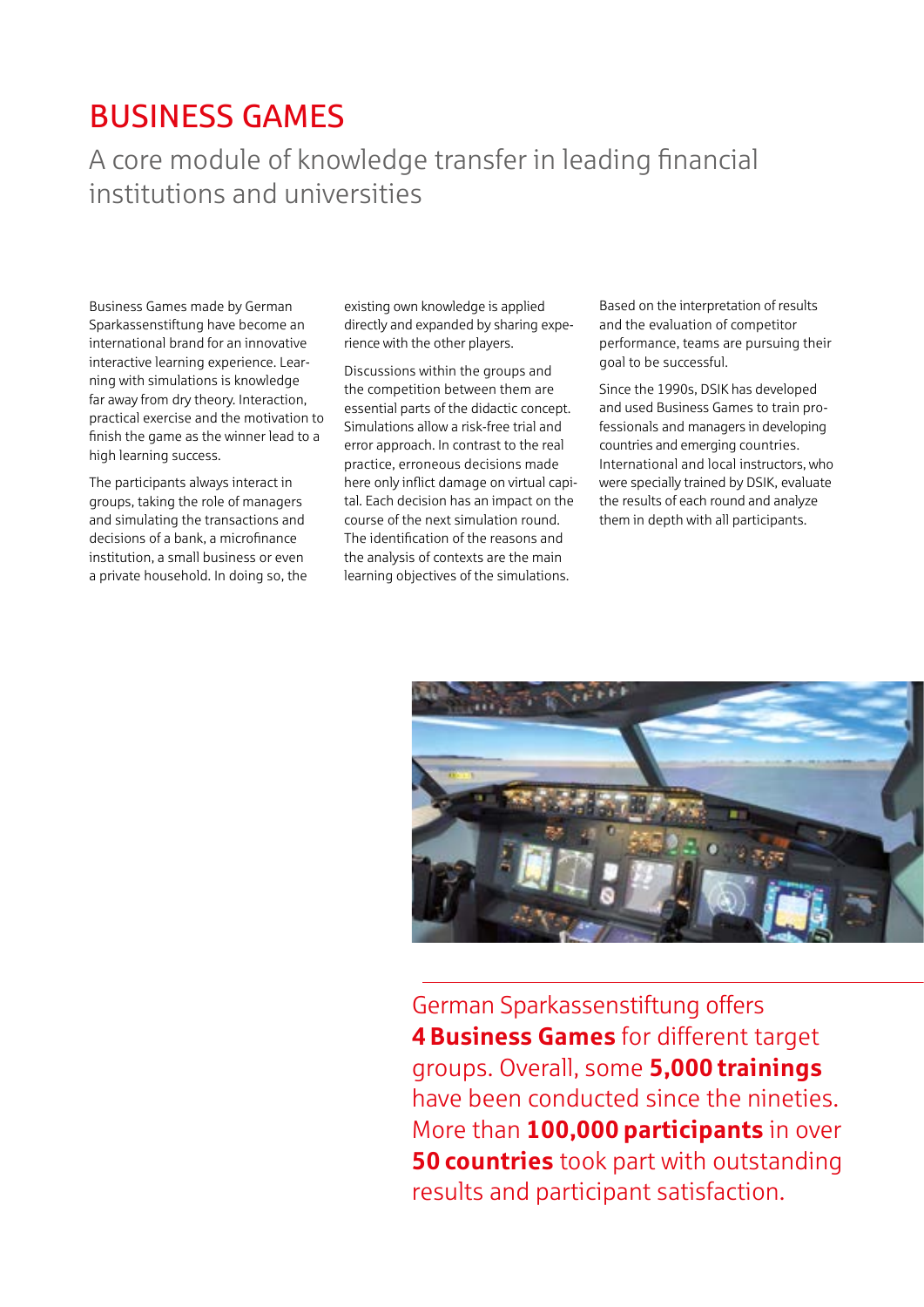#### MFI MANAGEMENT GAME

Your MFI: a complex and dynamic system

MFI Management Game is a **highly interactive training for senior and middle managers** as well as for high potentials who want to understand how the performance of a Microfinance Institution (MFI) can be improved by best management practices.

Vast demand and strong experience in many countries around the world as well as the positive feedback of highly

satisfied participants are convincing proof of the success and the added value of the MFI Management Game.

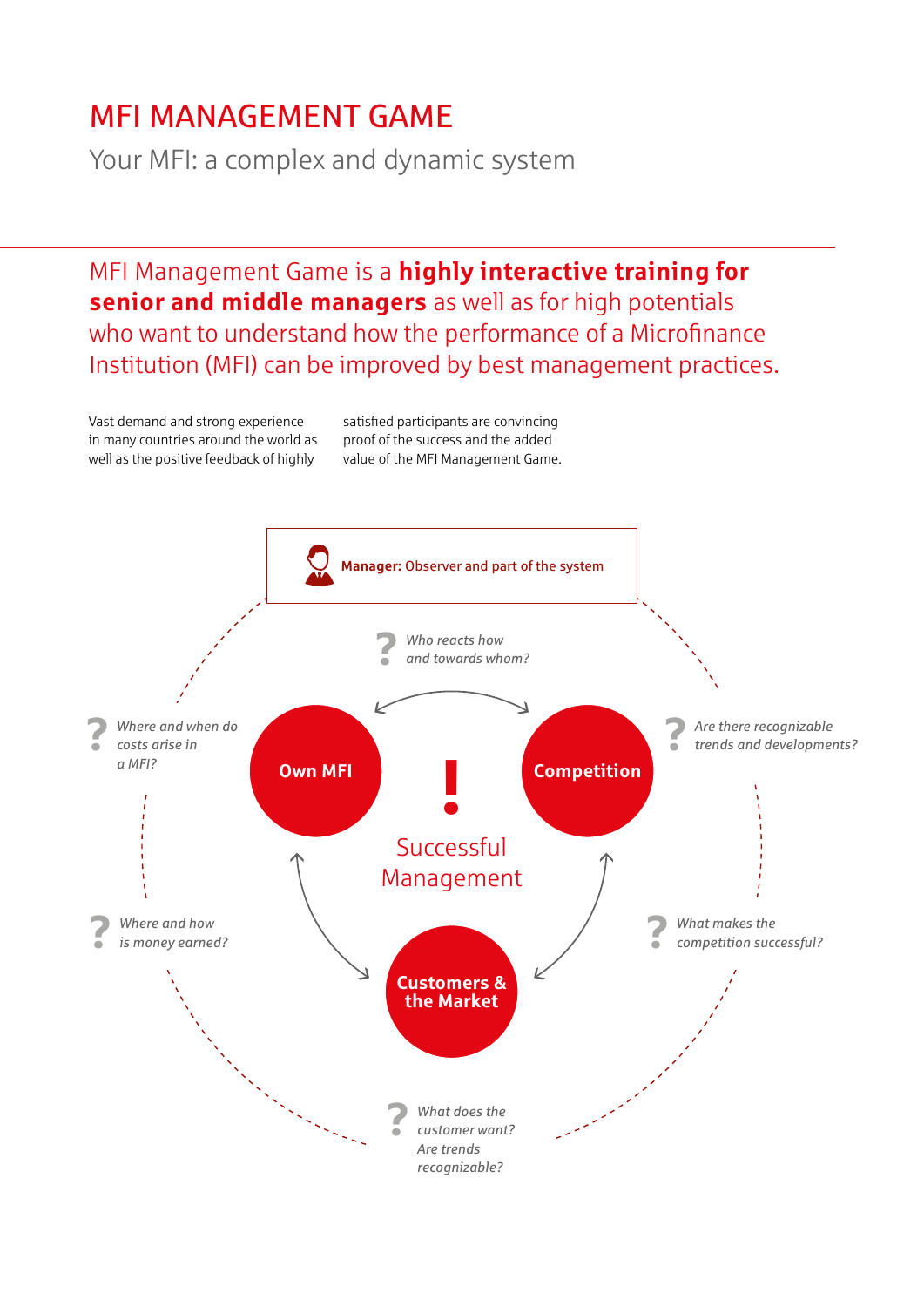### **OBJECTIVES**

The interactive training approach for MFI employees



The overall objective of the MFI Management Game is to experience how to **manage a MFI effectively** by making typical business decisions in a realistic environment.

Participants of the training learn the crucial principles of business administration: How to use information in decision-making and to handle risk and uncertainty.

- Learn how to balance social responsibility and sustainability of the MFI.
- Observe the market to learn more about customer behavior and the competitor's performance.
- Assess the way economic environment influences daily business operations.
- Build up experience in the field of risk management and quality enhancement.
- Analyze and interpret business reports.
- Develop and implement a logically coherent business strategy.
- Become fully skilled in the use of business and microfinance-specific measures.
- Engage in target-oriented teamwork.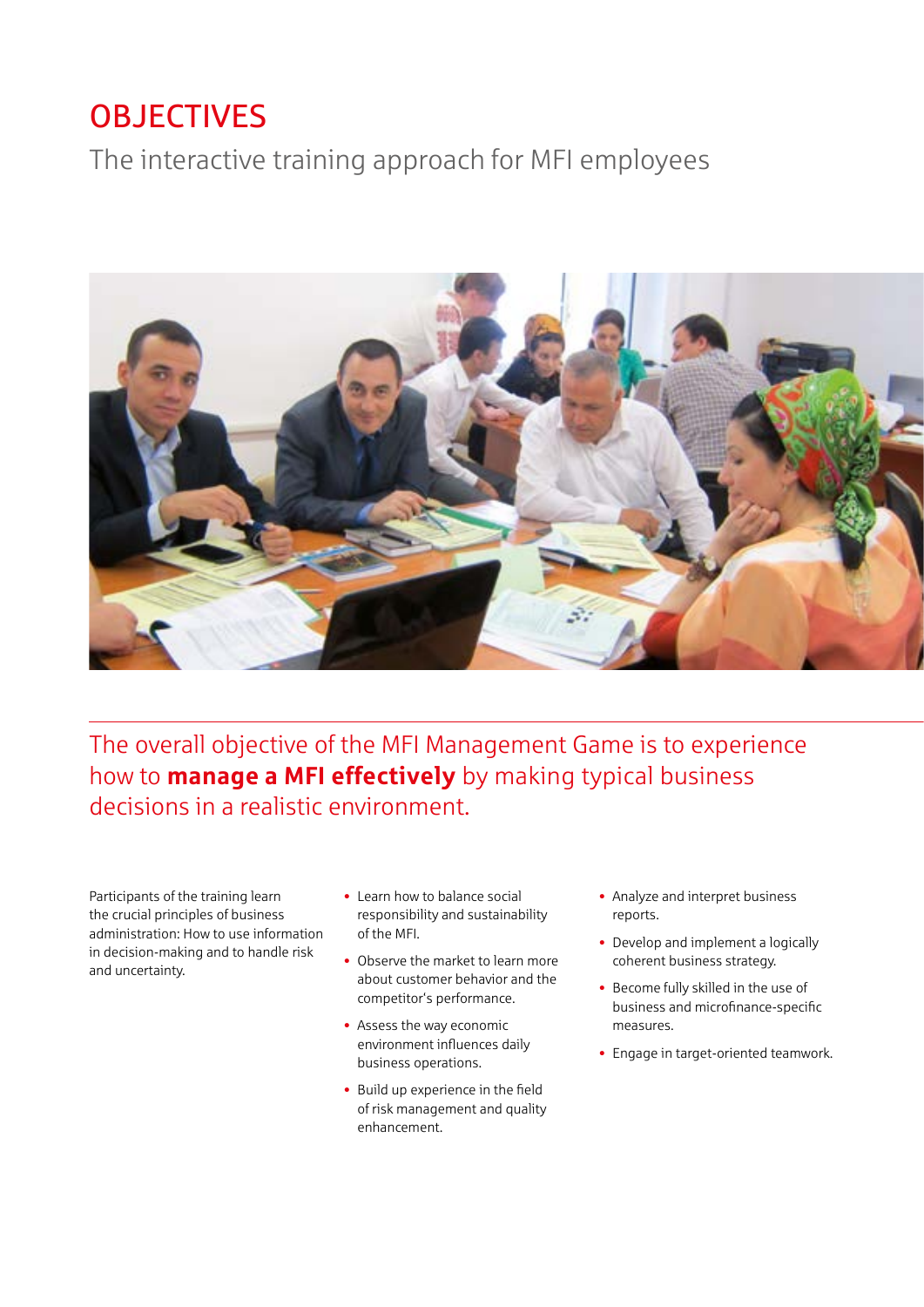#### SET UP

The learning process is characterized by five phases

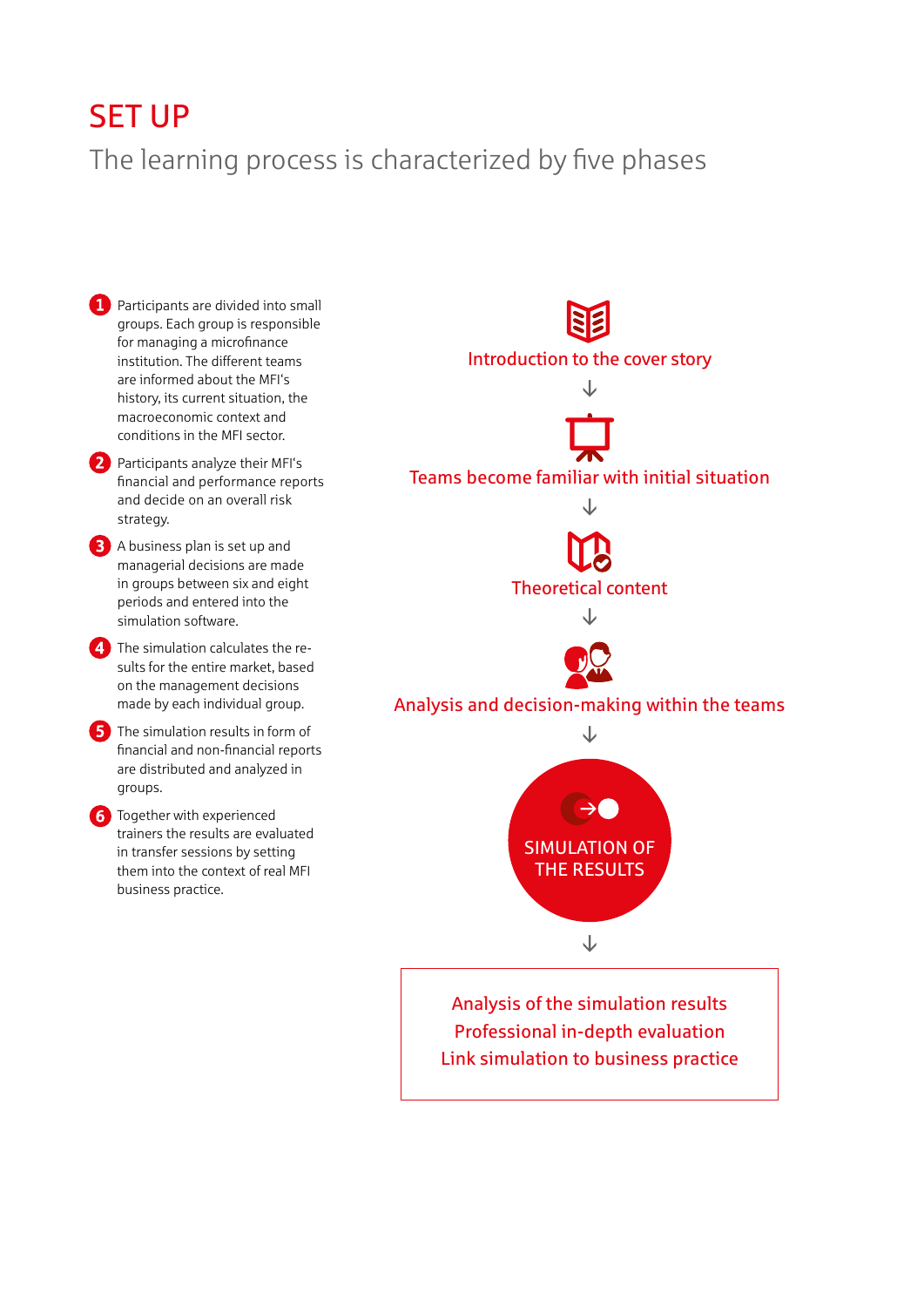### IMPORTANT LESSONS LEARNED

Learning effects of the MFI Management Game



The learning effects of the MFI Management Game are very tangible.

- Participants sharpen their analytical skills by examining the viability of their business goals and analyzing market values and trends.
- Uncoordinated actions and the use of the principle of hope give way to reflection and analysis.
- Competitors and customer groups are taken into account, goals and strategies are redefined and potential decisions are stress-tested.
- Complex situations are broken down, team work is actively performed and training results are transferred to actual MFI business practices.



Be happy with **good results** in the game and in real life.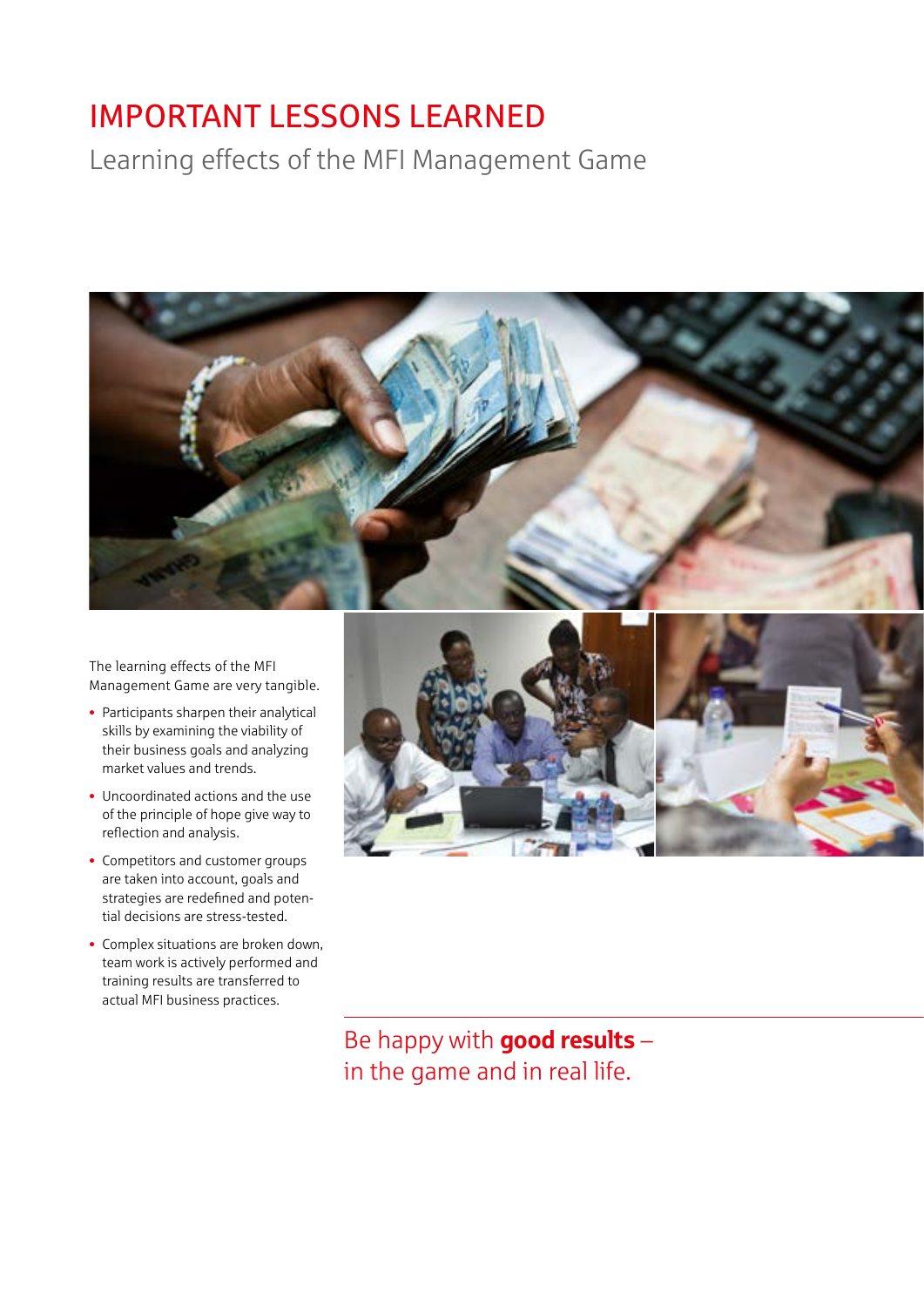## PARTICIPANT COMMENTS

Positive feedback underlines the success model of the MFI Management Game

> **99** The content was fully corresponding to a full-scale widening of professional competences.

**22** I liked that we were actively involved in the seminar and not only listened to the trainers.

**99** High quality of lecturing, adjusted to the participants' level of knowledge.

**99** It completes and explains the 'puzzling mosaic' of MFI management.

> **99** Our teachers were fully dedicated to us and all our questions.

**99** Excellent professors with a strong background share the knowledge in the best way.